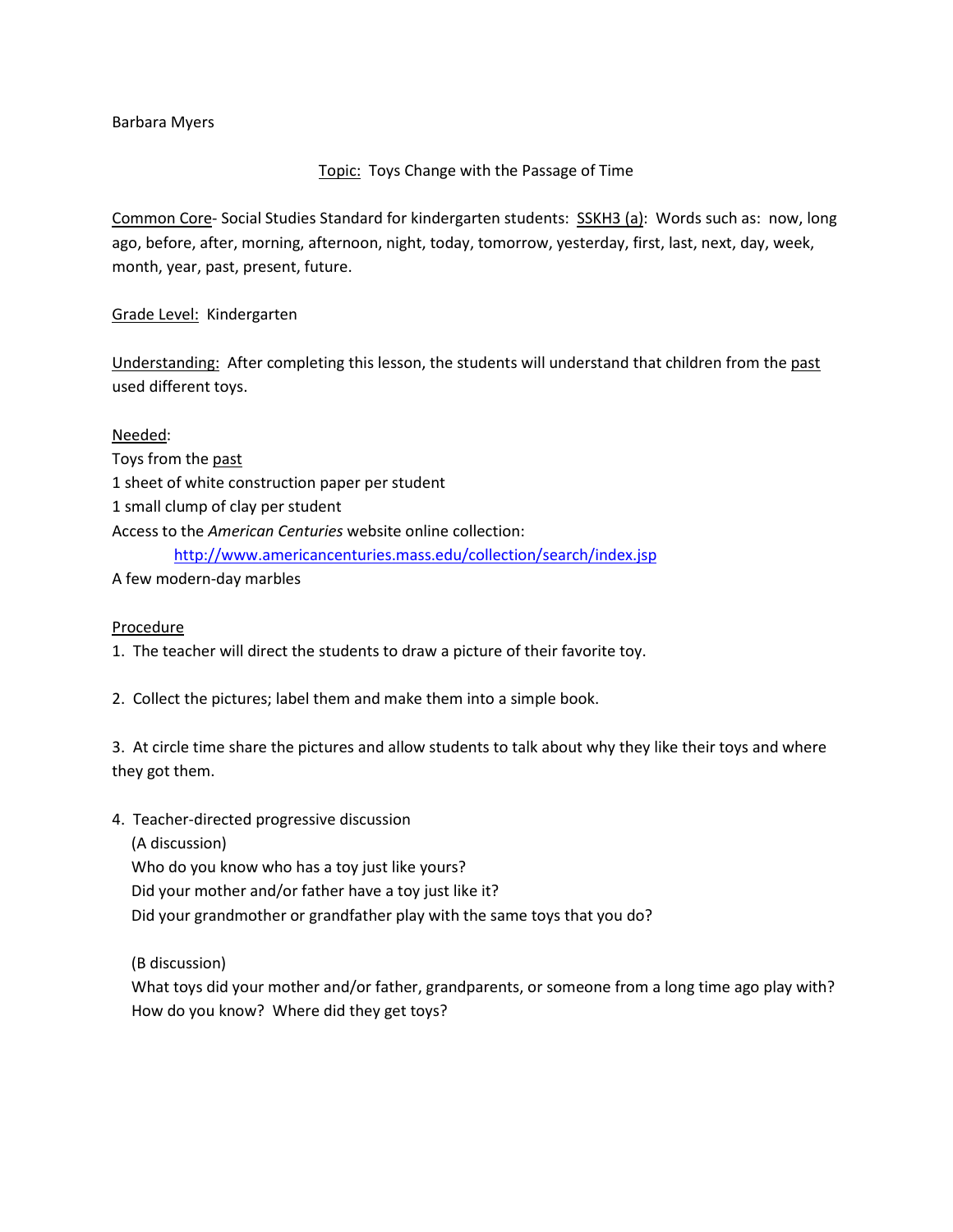### 5. Introduction to research

What toys do you think children would have used to play with 100, 200 or even 300 years ago? Does anyone know if children from the past or long ago even played at all? We can learn some of the answers to these questions if we go to the right place to ask the question.

## 6. Technology

The teacher will use the Smartboard to access the *American Centuries* website online collection. You can search for one item at a time. For instance, when you type "marbles" in the "text search" box, a list of 26 items that contain the word "marbles" appears, including an image of clay marbles. Click on this image and it will take you to a page that gives some background information about the marbles and allows you to see them up close by choosing "Look Closer". You might also search for "doll", "toy train", "checkerboard", "toy tea set", "bowling pins", or "Noah's Ark". When searching for a title with more than one word, be sure to check the "Search exact phrase" box under the "text Search" box so that the computer does not search for each word individually.

Question: Has anyone ever made you a toy that was just for you?

Fact: The children of the past could not just go to the store and buy a toy. The children of the past wanted to play. Parents, grandparents, even brothers and sisters made toys and children began to invent games to play. Some toys and games we still use.

### 7. Observation-abstract to concrete

Show the students toys made similarly to those in the past such as: cup and ball, wooden pick up sticks, jacks, hoops, dolls and marbles.

#### 8. Student- Make and Take

Give each student a lump of clay. Instruct them to make ten little spheres to make a set of ten marbles. The students will use comparison skills to make each sphere equal or alike in size and shape.

#### 9. Future learning

Instruct students to leave the spheres to dry. At a later date, perhaps on a rainy day, teach the students to play the **Marble Measuring Game** (this is a version of a game played as early as the 1600s).

# The Marble Measuring Game

Arrange students in groups of four. The players will take turns lightly tossing/rolling their marbles to the wall. After the marble stops, the student with the marble closest to the wall gets the point. The first player to get ten points wins the game.

# 10. Closer- Student Toy Picture Book

Show students their "Toy Book" during circle time on the following day to remind them of present-day toys. Tell students that one day these present-day toys will be toys from the past. Ask what the class